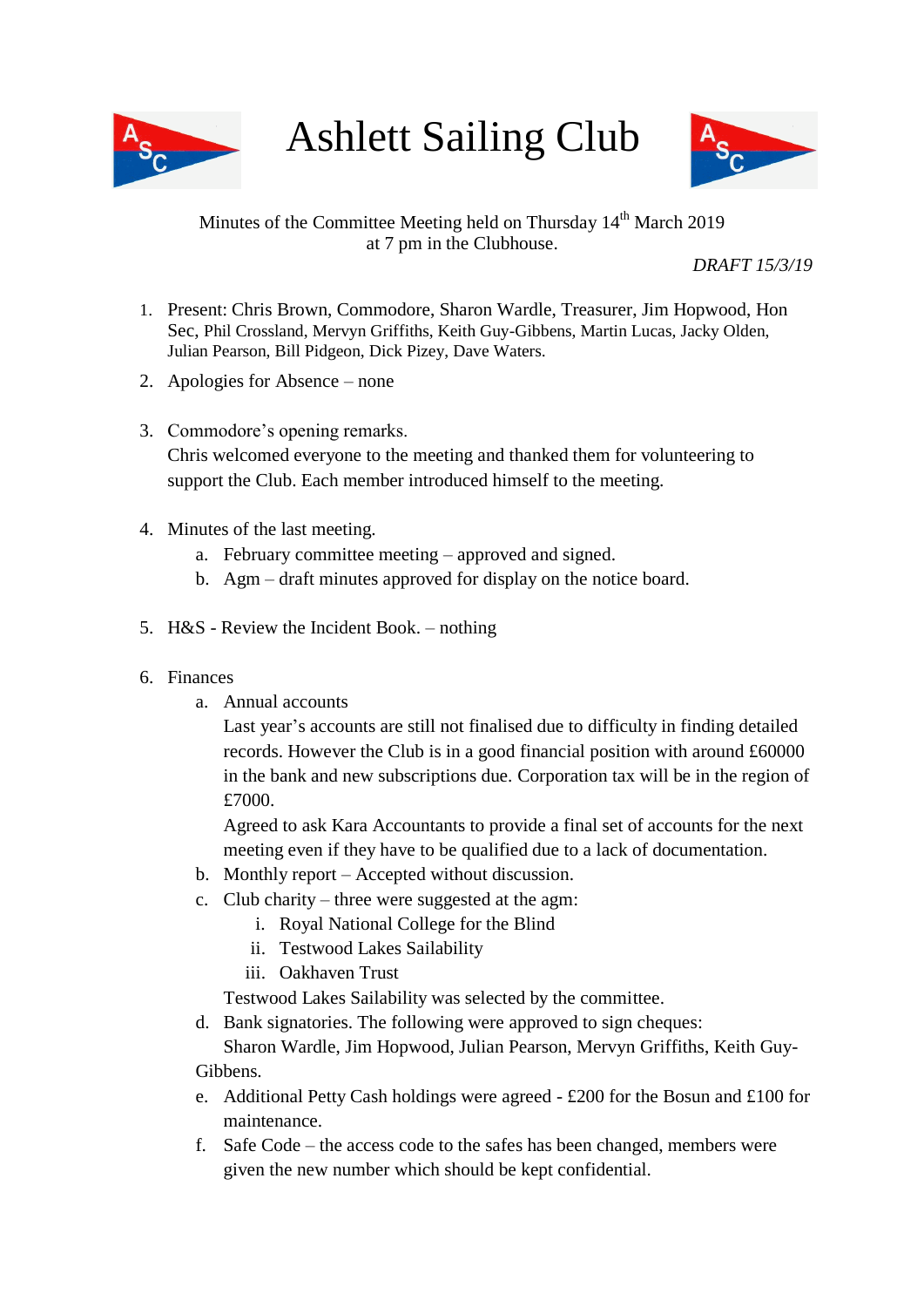#### 7. Committee Roles

The following roles were agreed. The Commodore encouraged all members to recruit helpers or where appropriate form a sub-committee. Dick Pizey - Membership Martin Lucas – Compound and Sailing events Bill Pidgeon – Maintenance Dave Waters – Pontoon and Slipway Merv Griffiths – Bosun and Creek Master Keith Guy-Gibbens – Moorings Jacky Olden – Boat House, Creek News and Petty Cash Julian Pearson – Social Phil Crossland – Projects Sharon Wardle – Regalia, Club House Flowers and Keys Health and Safety – Chris to ask his wife.

Vice commodore – Mervyn Griffiths

## 8. Jetty Replacement

Agreed that a replacement wooden jetty, similar to the old one but wider and without a dolphin should be progressed urgently. Chris will discuss with Esso and possible contractors.

## 9. Membership Renewals

Dick reviewed his proposed electronic renewal form which will feed directly into a database. Subs may then be paid by bank transfer. Paper forms and cheques will be available for the few who prefer them. Keys will be kept in the club house safe so that they can be issued to new members quickly.

Following discussion it was agreed to reintroduce free Life Membership for long standing members who no longer had a boat.

A GDPR statement will be added to the form.

10. Mooring Ownership and Costs

Agreed that new moorings laid by the Club and moorings refurbished by the Club should remain the property of the Club. There would be no additional charge to the mooring holder beyond the normal annual fee.

Members remain responsible for inspecting mooring chains every year. Keith will set up a log book where these inspections can be recorded.

## 11. Social Programme

- a.  $3<sup>rd</sup>$  August agreed Regatta Date. Julian will look into arranging a bar, catering and a band for the evening.
- b. Dick suggested hiring the British Legion hall for a bigger Christmas do. Agreed to go for 30 November.